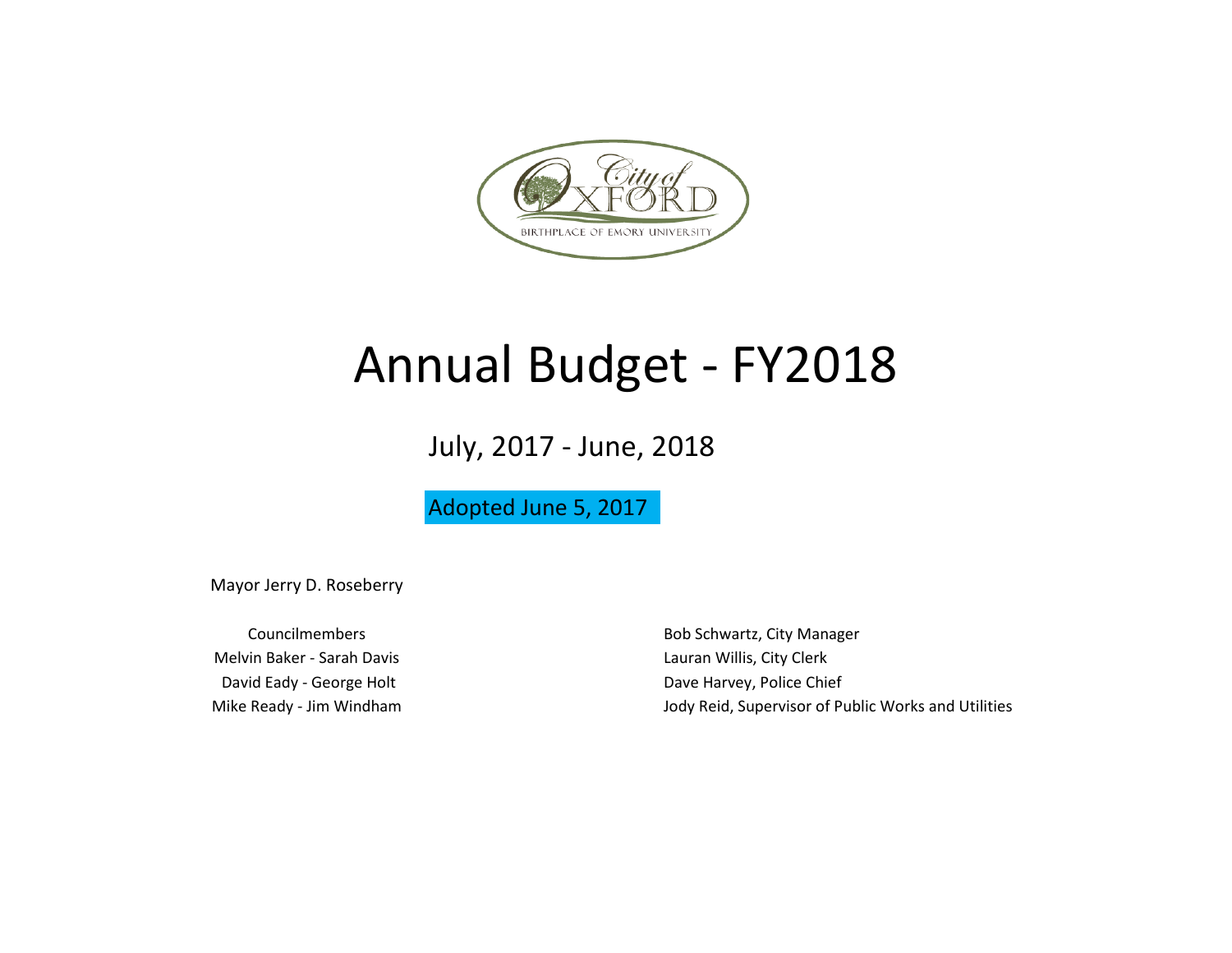|    |                               |                                     | <b>FY2016</b> |                      |                   | FY 2017         | FY2018    |                                                      |
|----|-------------------------------|-------------------------------------|---------------|----------------------|-------------------|-----------------|-----------|------------------------------------------------------|
|    | <b>Acct Number</b>            | <b>Description</b>                  |               | Actual FY2017 Budget | <b>Thru April</b> | <b>Estimate</b> | Approved  | <b>Comments</b>                                      |
|    | <b>GENERAL FUND - REVENUE</b> |                                     |               |                      | 83.3%             |                 |           |                                                      |
|    | 100-0000-311100-000           | Real Property Tax-Current Yr.       | 88,005        | 92,000               | 90,230            | 92,000          |           | 92.000 No growth without millage change.             |
|    | 2 100-0000-311200-000         | Property Tax - Prior Year           | 10,054        | 10,000               | 444               | 533             | 8,000     |                                                      |
|    | 100-0000-311310-000           | Motor Vehicle Adv.                  | 15,833        | 22,500               | 19,371            | 23,245          | 24,000    |                                                      |
|    | 4 100-0000-311315-000         | Motor Vehicle TAVT                  | 37,737        | 38,000               | 21,547            | 25,856          |           | 28,000 Decrease since change in state law.           |
|    | 5 100-0000-311340-000         | Intangible Tax                      | 2,434         | 2,000                | 2,977             | 3,572           | 4,900     |                                                      |
|    | 6 100-0000-311600-000         | <b>Real Estate Transfer</b>         | 1,404         | 2,000                | 1,442             | 1,730           | 2,100     |                                                      |
|    | 100-0000-311710-000           | Electric Franchise Tax              | 1,261         | 1,300                | 2,156             | 2,156           | 2,000     |                                                      |
|    | 8 100-0000-311730-000         | <b>Gas Franchise Tax</b>            | 11,778        | 8,000                | 9,727             | 7,755           | 7,000     |                                                      |
|    | 9 100-0000-311750-000         | TV Cable Franchise Tax              | 21,087        | 21,000               | 22,898            | 22,898          | 22,000    |                                                      |
|    | 10 100-0000-311760-000        | Telephone Franchise Tax             | 5,524         | 8,000                | 6,773             | 6,773           | 6,800     |                                                      |
| 11 | 100-0000-313100-000           | LOST Sales & Use Tax                | 325,542       | 338,000              | 273,728           | 325,000         |           | 325,000 No growth because of online sales.           |
|    | 12 100-0000-316100-000        | <b>General Business License</b>     | 11,615        | 12,000               | 11,160            | 12,000          | 12,000    |                                                      |
|    | 13 100-0000-316200-000        | <b>Insurance Premium Tax</b>        | 122,962       | 124,000              | 133,192           | 133,192         |           | 136.000 One check per year, based on population.     |
|    | 14 100-0000-319000-000        | Penalty/Interest on Del Taxes       | 1,210         | 1,400                | 124               | 149             | 1,200     |                                                      |
|    | 15 100-0000-322901-000        | Misc. Income                        | $-578$        | 1,000                | 722               | 866             | 1.000     |                                                      |
|    | 16 100-0000-335800-000        | Intergovernmental Revenues          | 18,641        | 19,000               | 23,870            | 23,870          |           | 25,000 LMIG from GDOT                                |
| 17 | 100-0000-341400-000           | <b>Printing/Duplicating Service</b> | 272           | 200                  | 73                | 88              | 200       |                                                      |
|    | 18 100-0000-341910-000        | <b>Election Qualifying Fees</b>     | 405           | $\Omega$             | $\Omega$          | $\Omega$        | 500       |                                                      |
|    | 19 100-0000-349100-000        | <b>Cemetery Fees</b>                | 2,000         | 4,500                | 1,050             | 1,260           | 4,500     |                                                      |
|    | 20 100-0000-349300-000        | <b>Bad Check Fees</b>               | 660           | 1,000                | 630               | 756             | 1,000     |                                                      |
| 21 | 100-0000-351000-000           | Fines & Forfeitures                 | 84,807        | 70,000               | 50,060            | 60,072          |           | 68,000 Increase in fines for Courtware improvements. |
|    | 22 100-0000-361000-000        | Interest Revenues                   | 4,479         | 4,500                | 7,269             | 8,723           | 6,500     |                                                      |
|    | 23 100-0000-381000-000        | Rents and Royalties                 |               | 1,500                | 2,700             | 5,450           | 1,500     |                                                      |
|    | 24 100-0000-381001-000        | Lease Agreement Income              | 30,000        | 30,000               | 30,000            | 30,000          |           | 30,000 Whatcoat Building                             |
| 25 | 100-0000-381002-000           | Lease - Verizon                     | 24,754        | 25,215               | 21,065            | 25,278          |           | 25.845 Water tower antenna - 2.5% annual increase.   |
|    | 26 100-0000-392300-000        | Proceeds-Dispose of Assets          | n             | 1,000                | 1,503             | 1,804           | 1,000     |                                                      |
|    |                               | <b>REVENUES TOTAL</b>               | \$821,886     | \$838,115            | \$734,711         | \$815,026       | \$836,045 |                                                      |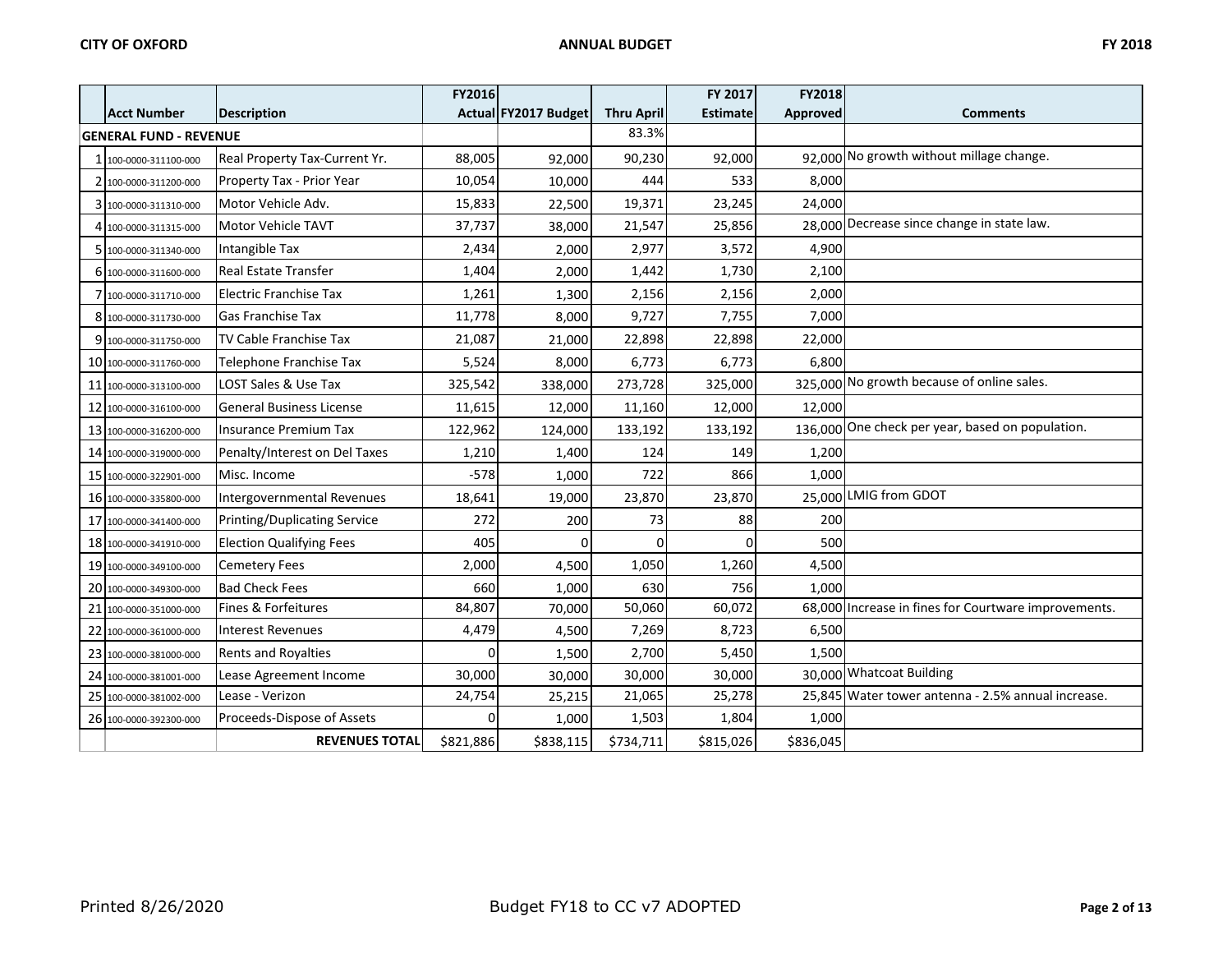|                     |                                    |                                 | <b>FY2016</b> |                      |                    | <b>FY 2017</b>  | <b>FY2018</b> |                              |
|---------------------|------------------------------------|---------------------------------|---------------|----------------------|--------------------|-----------------|---------------|------------------------------|
|                     | <b>Acct Number</b>                 | Description                     |               | Actual FY2017 Budget | <b>Thru Aprill</b> | <b>Estimate</b> | Approved      | <b>Comments</b>              |
|                     | <b>GENERAL FUND - EXPENDITURES</b> |                                 |               |                      |                    |                 |               |                              |
| <b>CITY COUNCIL</b> |                                    |                                 |               |                      |                    |                 |               |                              |
|                     | 1 100.1100.511100.000              | Regular Employees               | 34.800        | 34,800               | 29.000             | 34,800          | 34,800        |                              |
|                     | 2 100.1100.512200.000              | Social Security (FICA)          | 2,662         | 2,663                | 2,219              | 2,663           | 2,663         |                              |
|                     | 3 100.1100.523100.000              | <b>Liability Insurance</b>      | 10,412        | 11.000               | 11,000             | 11,000          |               | 12,000 annual bill in April. |
|                     | 4 100.1100.523600.000              | <b>Education &amp; Training</b> | 1,586         | 2,200                | 1,904              | 2,285           | 2,500         |                              |
|                     | 5 100.1400.511100.000              | Reg Employees - Election        |               |                      |                    |                 | 600           |                              |
|                     |                                    | <b>SUBTOTAL</b>                 | \$49,460      | \$50,663             | \$44,123           | \$50,748        | \$52,563      |                              |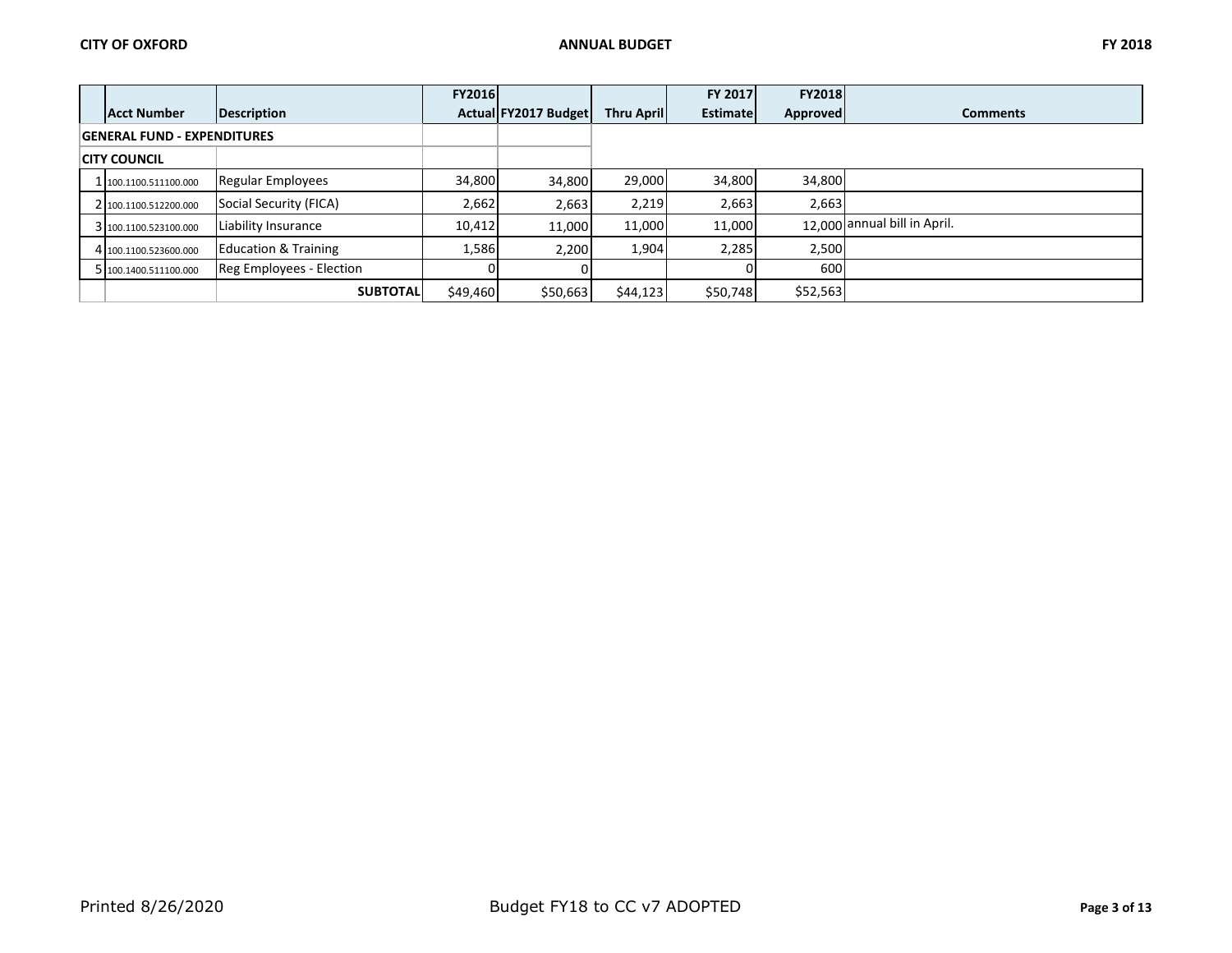|    |                           |                                     | FY2016    |                      |                   | FY 2017         | FY2018    |                                              |
|----|---------------------------|-------------------------------------|-----------|----------------------|-------------------|-----------------|-----------|----------------------------------------------|
|    | <b>Acct Number</b>        | <b>Description</b>                  |           | Actual FY2017 Budget | <b>Thru April</b> | <b>Estimate</b> | Approved  | <b>Comments</b>                              |
|    | <b>GENERAL GOVERNMENT</b> |                                     |           |                      |                   |                 |           |                                              |
|    | 100.1500.511100.000       | Regular Employees                   | 212,593   | 215,384              | 179,383           | 215,260         |           | 200,544 New CM salary                        |
|    | 2 100.1500.511300.000     | Overtime                            | 4,181     | 5,000                | 1,842             | 2,210           | 5,000     |                                              |
|    |                           |                                     |           |                      |                   |                 |           | Includes 5 employees in FY18. Current CM has |
|    | 3 100.1500.512100.000     | <b>Group Insurance</b>              | 33,750    | 34,367               | 29,420            | 35,304          |           | 56,430 Medicare.                             |
|    | 4 100.1500.512200.000     | Social Security (FICA)              | 16,985    | 16,859               | 13,910            | 16,692          | 15,724    |                                              |
|    | 5 100.1500.512400.000     | <b>Retirement Plan Expense</b>      | 29,256    | 31,868               | 26,764            | 32,117          | 31,213    |                                              |
|    | 6 100.1500.512450.000     | Retirement Cont. (DC) 401           | 6,242     | 7,110                | 3,997             | 7,000           | 5,925     |                                              |
|    | 100.1500.512700.000       | Workers' Comp Insurance             | 769       | 1,000                | 733               | 880             | 1,000     |                                              |
|    | 8 100.1500.512900.000     | <b>Unemployment Payments</b>        | n         | 2,000                |                   | $\Omega$        | 2,000     |                                              |
|    | 9 100.1500.521200.000     | Professional                        | 112,815   | 104,000              | 65,852            | 79,022          | 104,000   |                                              |
|    | 10 100.1500.521202.000    | <b>Professional Services-Fire</b>   | 18,202    | 20,000               | 19,511            | 19,511          |           | 20,000 one bill per year.                    |
|    | 11 100.1500.521300.000    | <b>Technical Purchased Service</b>  | 37,945    | 38,000               | 35,038            | 38,500          | 38,000    |                                              |
| 12 | 100.1500.522200.000       | Repairs & Maintenance               | 23,149    | 25,000               | 21,782            | 26,138          | 30,000    |                                              |
|    | 13 100.1500.522200.001    | Whatcoat Building maintenance       | 5,000     | 5,000                |                   |                 | 5,000     |                                              |
|    | 14 100.1500.523100.000    | Liability Insurance                 | 13,386    | 15,000               | 14,610            | 15,000          |           | 15,000 annual bill in April.                 |
|    | 15 100.1500.523200.000    | Telephone - Postage                 | 21,704    | 24,000               | 17,643            | 21,172          | 24,000    |                                              |
|    | 16 100.1500.523300.000    | <b>Advertising &amp; Promotions</b> | 489       | 5,500                | 5,916             | 7,099           | 7,000     |                                              |
|    | 17 100.1500.523320.000    | July 4th parade expenses            | 6,065     | 5,000                | 2,760             | 3,312           | 6,000     |                                              |
|    | 18 100.1500.523600.000    | Dues & Fees                         | 7,033     | 7,500                | 8,890             | 10,668          | 9,000     |                                              |
|    | 19 100.1500.523700.000    | <b>Education &amp; Training</b>     | 6,467     | 8,000                | 3,642             | 4,370           | 8,000     |                                              |
|    | 20 100.1500.531100.000    | Supplies & Materials                | 20,561    | 18,000               | 14,433            | 17,320          | 18,000    |                                              |
| 21 | 100.1500.531200.000       | <b>Energy - Utilities</b>           | 14,982    | 16,000               | 11,717            | 14,060          | 15,000    |                                              |
| 22 | 100.1500.531600.000       | Small Equipment Under \$5,000       | 3,368     | 5,000                | 1,575             | 1,890           | 5,000     |                                              |
|    | 23 100.1500.531700.000    | Other/Meetings & Events             | 3,384     | 3,000                | 2,725             | 3,270           |           | 5,000 Includes additional Mayor's meetings.  |
|    | 24 100.1500.579000.000    | Contingency - General               | ŋ         | 33,401               | <sup>0</sup>      |                 | 32,407    |                                              |
|    | 25 100.1500.579010.000    | Contingencies - cash over & short   | $-7$      | 200                  | 22                | 26              | 200       |                                              |
|    |                           | <b>SUBTOTAL</b>                     | \$598,319 | \$646,189            | \$482,165         | \$570,822       | \$659,443 |                                              |
|    |                           |                                     |           |                      |                   |                 |           |                                              |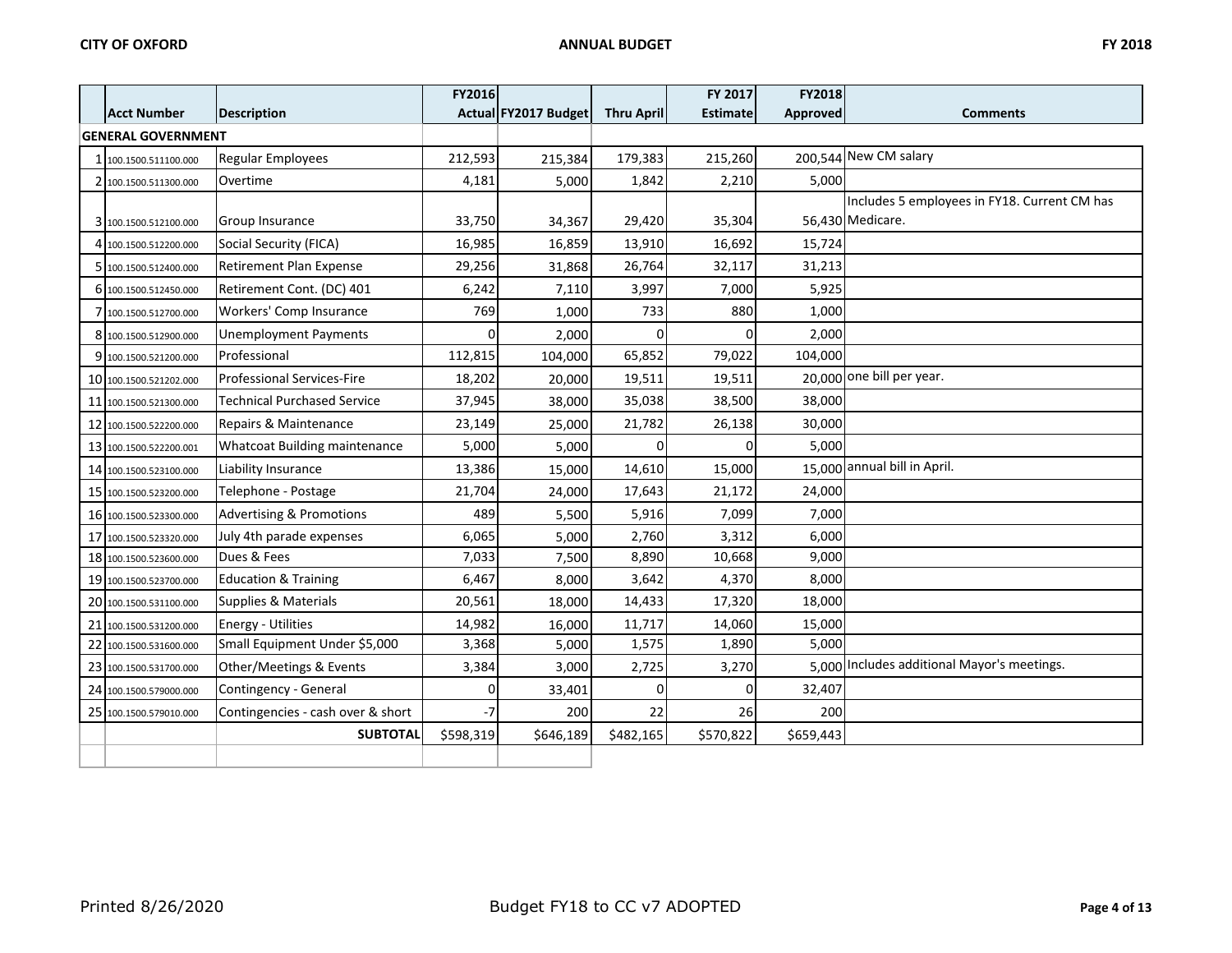|              |                          |                                   | FY2016    |                      |                   | FY 2017         | FY2018    |                                         |
|--------------|--------------------------|-----------------------------------|-----------|----------------------|-------------------|-----------------|-----------|-----------------------------------------|
|              | <b>Acct Number</b>       | <b>Description</b>                |           | Actual FY2017 Budget | <b>Thru April</b> | <b>Estimate</b> | Approved  | <b>Comments</b>                         |
| <b>COURT</b> |                          |                                   |           |                      |                   |                 |           |                                         |
|              | 100.2500.521200.000      | Contract - Judge                  | 5,000     | 5,000                | 3,750             | 5,000           | 5,000     |                                         |
|              | 100.2500.521210.000      | <b>Contract - Public Defender</b> | 129       | 500                  | ŋ                 | 0               | 500       |                                         |
|              | 100.2500.521211.000      | Contract - Solicitor              | 4,800     | 4,800                | 2,400             | 4,800           | 4,800     |                                         |
|              | 4 100.2500.523700.000    | <b>Education - Clerk</b>          |           | 600                  | 450               | 540             |           | 1,550 Will have two clerks to recertify |
|              | 100.2500.523701.000      | Education - Judge                 | 1,413     | 1,200                | 617               | 1,200           | 1,200     |                                         |
|              | 6 100.2500.523850.000    | Contract - Translator             |           | 200                  |                   | 0               | 200       |                                         |
|              |                          | <b>SUBTOTAL</b>                   | \$11,342  | \$12,300             | \$7,217           | \$11,540        | \$13,250  |                                         |
|              | <b>POLICE DEPARTMENT</b> |                                   |           |                      |                   |                 |           |                                         |
|              | 100.3200.511000.000      | Regular Employees                 | 158,358   | 158,801              | 117,292           | 140,750         | 161,220   |                                         |
|              | 8 100.3200.511300.000    | Overtime                          | 8,508     | 8,800                | 12,158            | 14,590          | 10,000    |                                         |
|              | 100.3200.512100.000      | Group Insurance                   | 17,455    | 17,969               | 17,591            | 21,109          |           | 38,073 3 officers on plan.              |
|              | 10 100.3200.512200.000   | Social Security (FICA)            | 13,032    | 12,821               | 9,903             | 11,884          | 13,098    |                                         |
|              | 11 100.3200.512450.000   | Retirement Cont. (DC) 401         | 6,999     | 7,780                | 4,131             | 4,957           | 8,600     |                                         |
|              | 12 100.3200.512700.000   | Workers' Comp Insurance           | 7,439     | 7,500                | 7,277             | 8,732           | 7,500     |                                         |
|              | 13 100.3200.521300.000   | Tech Purch Serv/Courtware         | 9,126     | 5,000                | 6,678             | 8,014           |           | 11,000 Increased cost of Courtware      |
|              | 14 100.3200.522200.000   | Veh & Equip Repairs & Maint       | 8,924     | 10,000               | 9,348             | 10,000          | 9,000     |                                         |
|              | 15 100.3200.523100.000   | Liability Insurance               | 12,395    | 13,000               | 12,966            | 12,966          |           | 14,000 annual bill in April.            |
|              | 16 100.3200.523200.000   | Telephone-Postage                 | 6,656     | 6,200                | 4,050             | 4,860           | 5,500     |                                         |
|              | 17 100.3200.523600.000   | Dues & Fees                       | 130       | 250                  | 125               | 150             | 250       |                                         |
|              | 18 100.3200.523700.000   | <b>Education &amp; Training</b>   | 1,388     | 2,000                | 1,167             | 1,400           | 2,000     |                                         |
|              | 19 100.3200.523850.000   | Subpoena fee                      | $\Omega$  | 200                  | <sup>0</sup>      | $\Omega$        | 200       |                                         |
|              | 20 100.3200.523900.000   | Prisoner Housing & costs          | 3,630     | 5,000                | 2,235             | 2,682           | 5,000     |                                         |
|              | 21 100.3200.531100.000   | Supplies & Materials              | 6,052     | 6,700                | 5,060             | 6,072           |           | 5,500 new estimate                      |
|              | 22 100.3200.531270.000   | Gasoline                          | 10,788    | 10,000               | 7,760             | 9,312           | 10,000    |                                         |
|              | 23 100.3200.531600.000   | Small Equipment Under \$5,000     | 11,538    | 14,200               | 13,832            | 14,000          | 10,000    |                                         |
|              | 24 100.3200.531700.000   | Uniforms                          | 4,347     | 5,000                | 4,244             | 4,800           | 5,000     |                                         |
|              | 25 100.3200.571000.000   | Training funds - Payable          | 21,777    | 13,500               | 15,261            | 18,313          | 20,000    |                                         |
|              | 26 100.3800.342500.000   | E-911 Center                      | 9,540     | 19,000               | 16,888            | 16,888          | 19,000    |                                         |
|              |                          | <b>SUBTOTAL</b>                   | \$318,082 | \$323,721            | \$267,966         | \$311,480       | \$354,941 |                                         |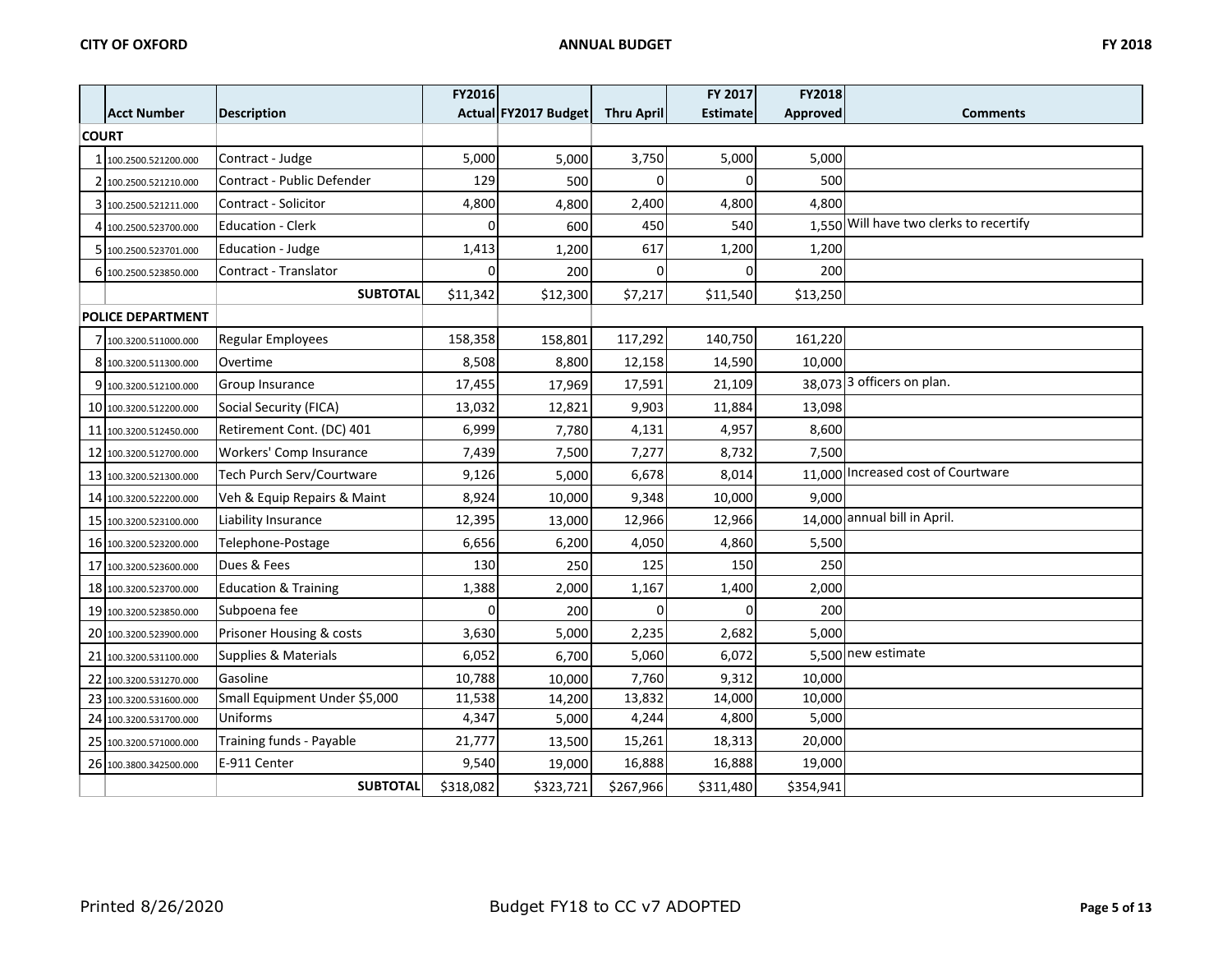|    |                          |                                 | <b>FY2016</b> |                      |                   | FY 2017         | <b>FY2018</b> |                                                  |
|----|--------------------------|---------------------------------|---------------|----------------------|-------------------|-----------------|---------------|--------------------------------------------------|
|    | <b>Acct Number</b>       | <b>Description</b>              |               | Actual FY2017 Budget | <b>Thru April</b> | <b>Estimate</b> | Approved      | <b>Comments</b>                                  |
|    | <b>STREET DEPARTMENT</b> |                                 |               |                      |                   |                 |               |                                                  |
|    | 100.4200.511100.000      | Regular Employees-Street        | 42,655        | 53,229               | 43,554            | 52,265          |               | 63,164 allocating 1/3 of meter reader/equip oper |
|    | 100.4200.511300.000      | Overtime                        | 1,024         | 2,000                | 1,437             | 1,724           | 2,000         |                                                  |
|    | 100.4200.512100.000      | Employee Insurance              | 12,022        | 16,615               | 10,986            | 13,183          |               | 12,075 one employee covered by Medicare          |
|    | 100.4200.512200.000      | Social Security (FICA)          | 3,429         | 4,225                | 3,442             | 4,130           | 4,985         |                                                  |
|    | 100.4200.512400.000      | <b>Retirement Plan Expense</b>  | 9,276         | 10,372               | 8,486             | 10,183          | 10,049        |                                                  |
|    | 6 100.4200.512450.000    | Retirement Cont. (DC) 401       | 421           | 986                  | 535               | 642             | 1,501         |                                                  |
|    | 100.4200.512700.000      | Workers' Comp Insurance         | 3,112         | 6,200                | 3,274             | 3,929           | 3,274         |                                                  |
|    | 8 100.4200.521200.000    | Professional (arborist)         | 713           | 1,000                | 300               | 360             | 700           |                                                  |
|    | 9 100.4200.521201.000    | Professional - Engineering      | 3,128         | 6,000                | 1,103             | 1,324           | 3,000         |                                                  |
|    |                          |                                 |               |                      |                   |                 |               | Organic farm in Walnut Grove no longer accepts   |
|    | 10 100.4200.522110.000   | Disposal Services-Landfill Fees | 3,596         | 2,000                | 4,390             | 5,268           |               | 3,000 chips and leaves.                          |
|    | 11 100.4200.522200.000   | Veh & Equip Repairs & Maint     | 13,132        | 11,000               | 7,289             | 8,747           | 10,000        |                                                  |
| 12 | 100.4200.523700.000      | <b>Education &amp; Training</b> | 125           | 1,000                | 225               | 270             | 500           |                                                  |
|    | 13 100.4200.523850.000   | Contract Labor - Temporary Help | 24,408        | 34,000               | 25,146            | 30,175          |               | 30.000 new estimate                              |
|    | 14 100.4200.531100.000   | Supplies & Materials            | 16,656        | 16,000               | 9,916             | 11,899          | 16,000        |                                                  |
|    | 15 100.4200.531270.000   | Gasoline/Diesel                 | 2,700         | 5,000                | 2,874             | 3,449           | 5,000         |                                                  |
|    | 16 100.4200.531600.000   | Small Equipment Under \$5,000   | 400           | 1,500                |                   |                 | 1,500         |                                                  |
|    | 17 100.4200.531700.000   | Uniforms                        | 2,571         | 2,600                | 2,857             | 3,428           | 2,600         |                                                  |
|    | 18 100.4200.531800.000   | <b>Stormwater Management</b>    | 3,500         | 3,500                | 3,500             | 3,500           |               | 5,500 adding KCNB \$2,000 contract               |
|    |                          | Tree Board (pruning, planting,  |               |                      |                   |                 |               | Pruning, planting, benches, arborist             |
|    | 19 100.4200.531900.000   | Arbor Day, arborist)            | 6,054         | 7,000                | 2,060             | 2,472           | 8,000         |                                                  |
|    | 20 100.4200.531901.000   | City Tree Removal               | 25,275        | 25,000               | 26,475            | 31,770          |               | 30,000 Trees continue to decline                 |
| 21 | 100.4200.531910.000      | <b>City Trail Maintenance</b>   | 6,225         | 5,000                | 0                 | 0               | 5,000         |                                                  |
|    | 22 100.4200.532100.000   | Sidewalks                       | 700           | 3,000                |                   | $\Omega$        | 3,000         |                                                  |
|    |                          | <b>SUBTOTAL</b>                 | \$181,122     | \$217,227            | \$157,849         | \$188,719       | \$220,848     |                                                  |
|    | <b>CEMETERY</b>          |                                 |               |                      |                   |                 |               |                                                  |
|    | 23 100.4900.522200.000   | Cemetery Found. Maint. Suppl.   | 10,000        | 5,000                | 5,000             | 5,000           |               | 10,000 Foundation requesting \$10,000.           |
|    | 24 100.4900.531900.000   | Tree Removal                    |               | 5,000                |                   | 0               | 5,000         |                                                  |
|    |                          | <b>SUBTOTAL</b>                 | \$10,000      | \$10,000             | \$5,000           | \$5,000         | \$15,000      |                                                  |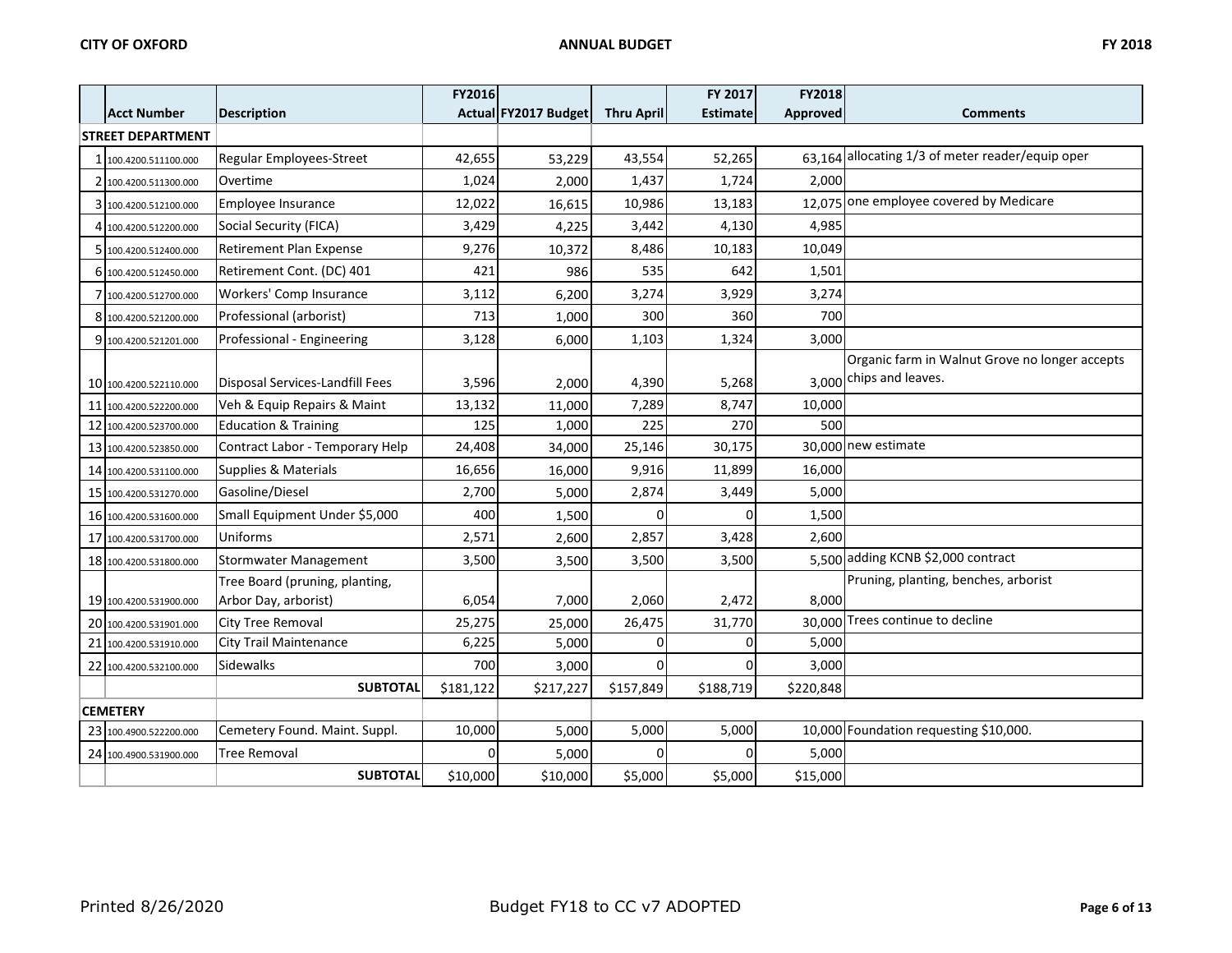|    |                                              |                                    | FY2016    |                      |                   | FY 2017         | <b>FY2018</b> |                                                      |  |
|----|----------------------------------------------|------------------------------------|-----------|----------------------|-------------------|-----------------|---------------|------------------------------------------------------|--|
|    | <b>Acct Number</b>                           | <b>Description</b>                 |           | Actual FY2017 Budget | <b>Thru April</b> | <b>Estimate</b> | Approved      | <b>Comments</b>                                      |  |
|    | <b>WATER &amp; SEWER FUND - REVENUES</b>     |                                    |           |                      |                   |                 |               |                                                      |  |
|    |                                              |                                    |           |                      |                   |                 |               | 10% usage increase. Also includes 3.7% rate          |  |
|    | 1 505.0000.344210.000                        | <b>Water Charges/Sales</b>         | 458,776   | 459,375              | 427,159           | 508,000         |               | 526,000 increase to match Newton County increase.    |  |
|    | 2 505.0000.344215.000                        | <b>Water Tap Fees</b>              | 73,010    | 20,000               | 23,108            | 15,000          | 15,000        |                                                      |  |
|    |                                              |                                    |           |                      |                   |                 |               | Includes 3.7% rate increase to match water           |  |
|    | 3 505.0000.344255.000                        | Sewer Charges/Sales                | 239,259   | 243,979              | 219,362           | 250,000         |               | 259,000 increase.                                    |  |
|    | 4 505.0000.344256.000                        | Sewer Tap Fees                     | 4,906     | 4,000                | 35,783            | 35,470          | 4,000         |                                                      |  |
|    | 5 505.0000.344280.000                        | <b>Hydrant Meter</b>               | 1,550     | 500                  | 644               | 773             | 500           |                                                      |  |
|    |                                              | <b>TOTAL REVENUES</b>              | \$777,501 | \$727,854            | \$706,056         | \$809,243       | \$804,500     |                                                      |  |
|    | <b>WATER &amp; SEWER FUND - EXPENDITURES</b> |                                    |           |                      |                   |                 |               |                                                      |  |
|    | 6 505.4300.511100.000                        | Regular Employees                  | 34,972    | 51,851               | 23,726            | 28,471          |               | 36,420 allocating 1/3 of meter reader/equip oper     |  |
|    | 7 505.4300.511300.000                        | Overtime                           | 1,360     | 3,000                | 2,245             | 2,694           | 3,000         |                                                      |  |
|    | 8 505.4300.512100.000                        | Employee Insurance                 | 2,884     | 8,600                | 8,051             | 9,661           | 11,703        |                                                      |  |
|    | 9 505.4300.512200.000                        | Social Security (FICA)             | 2,790     | 4,196                | 1,987             | 2,384           | 3,016         |                                                      |  |
|    | 10 505.4300.512450.000                       | Retirement Cont. (DC) 401          | 1,131     | 2,567                | 798               | 958             | 2,164         |                                                      |  |
| 11 | 505.4300.512700.000                          | Workers' Comp Insurance            | 2,383     | 2,400                | 2,414             | 2,897           | 2,414         |                                                      |  |
|    | 12 505.4300.521200.000                       | Legal & Professional               | 3,900     | 3,900                | 3,900             | 3,900           | 3,900         |                                                      |  |
|    | 13 505.4300.521300.000                       | <b>Sewer Treatment Fees</b>        | 108,454   | 110,000              | 84,649            | 101,579         |               | 113,000 10% flow increase                            |  |
|    | 14 505.4300.522200.000                       | Veh & Equip Repairs & Maint        | 24,114    | 5,000                | 16,655            | 19,986          |               | 0 Split into four accounts below:                    |  |
|    | 15 505.4300.522200.001                       | <b>Service Contracts</b>           |           |                      |                   |                 |               | 16,000 Includes elevated tank and two lift stations. |  |
| 16 |                                              | <b>Building Repairs</b>            |           |                      |                   |                 | 2,000         |                                                      |  |
| 17 |                                              | <b>Equipment Repair and Rental</b> |           |                      |                   |                 | 1,500         |                                                      |  |
| 18 |                                              | <b>Vehicle Repairs</b>             |           |                      |                   |                 | 300           |                                                      |  |
|    | 19 505.4300.523100.000                       | Liability Insurance                | 2,863     | 2,000                | 2,000             | 2,000           |               | 2,500 annual bill in April.                          |  |
|    | 20 505.4300.523200.000                       | Telephone-Postage                  | 1,047     | 1,200                | 710               | 852             | 1,200         |                                                      |  |
|    | 21 505.4300.523600.000                       | Dues & Fees                        | 1,082     | 1,200                | 1,648             | 1,978           |               | 1,400 Includes online bill pay fee.                  |  |
|    | 22 505.4300.523700.000                       | <b>Education &amp; Training</b>    | 5,109     | 2,500                | 740               | 888             |               | 2,500 Includes license fees                          |  |
|    | 23 505.4300.523850.000                       | <b>Contract Labor</b>              | 13,346    | 30,000               | 20,742            | 24,890          | 30.000        |                                                      |  |
|    | 24 505.4300.531100.000                       | Materials & Supplies               | 23,424    | 20,000               | 16,936            | 20,323          |               | 22,000 due to water main failures                    |  |
|    | 25 505.4300.531200.000                       | Energy - Utilities                 | 1,914     | 1,900                | 1,604             | 1,925           | 1,900         |                                                      |  |
|    | 26 505.4300.531270.000                       | Gasoline/Diesel                    | 2,539     | 2,400                | 2,424             | 2,909           |               | 3,000 Cost of fuel increased                         |  |
|    |                                              |                                    |           |                      |                   |                 |               | 8¢ per 1,000 gallon increase from Newton County      |  |
|    | 27 505.4300.531510.000                       | <b>Water for Resale</b>            | 144,429   | 160,000              | 166,935           | 200,322         |               | 218,000 Water (3.7%) & increased usage               |  |
|    | 28 505.4300.531600.000                       | Small Equipment Under \$5,000      | $\Omega$  | 3,000                | $\Omega$          | $\overline{0}$  | 3,000         |                                                      |  |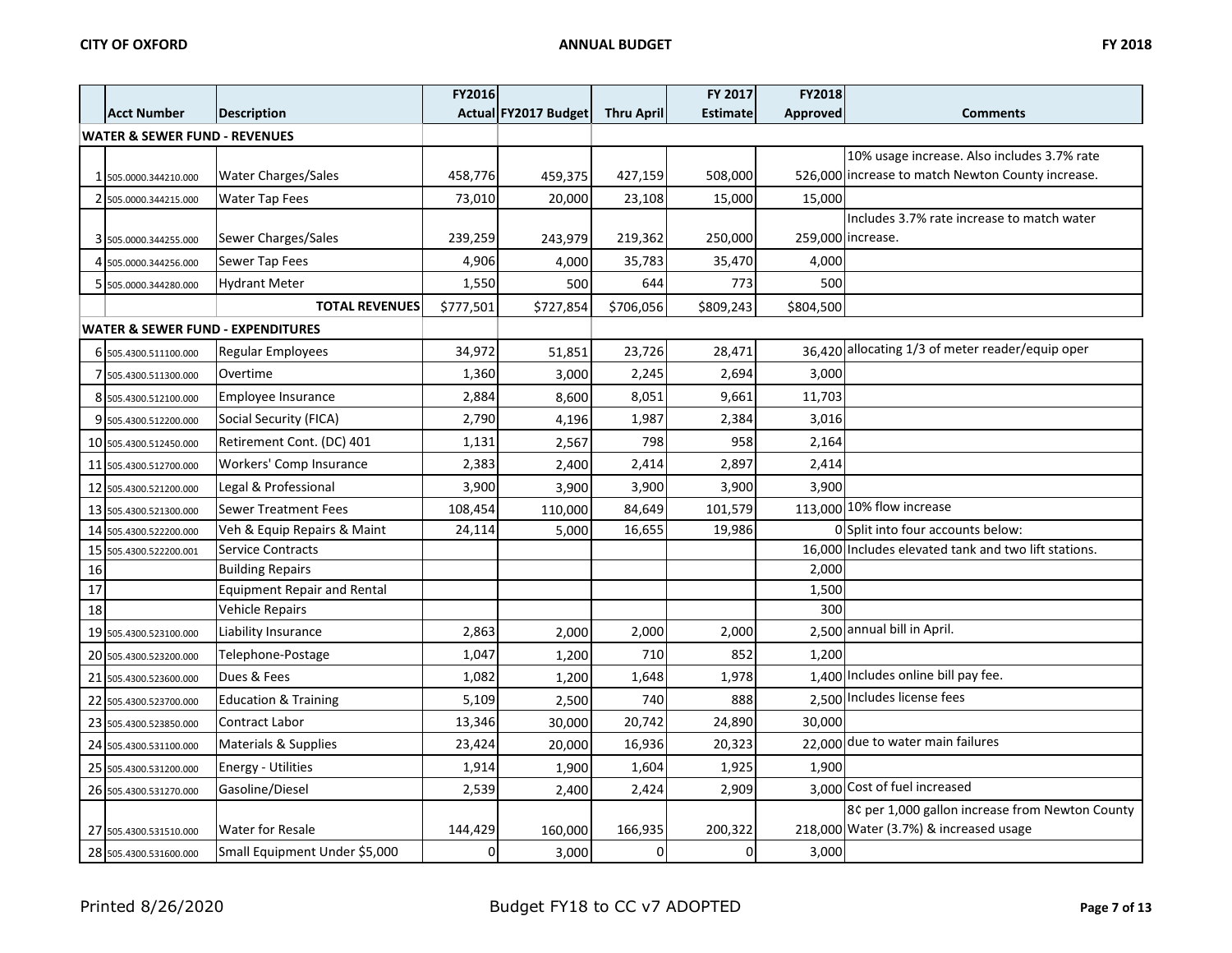|                        |                           | <b>FY2016</b> |                      |                    | <b>FY 2017</b>  | <b>FY2018</b>   |                 |
|------------------------|---------------------------|---------------|----------------------|--------------------|-----------------|-----------------|-----------------|
| <b>Acct Number</b>     | Description               |               | Actual FY2017 Budget | <b>Thru Aprill</b> | <b>Estimate</b> | <b>Approved</b> | <b>Comments</b> |
| 29 505.4300.531700.000 | Uniforms                  | 2.278         | 3.000                | 1,930              | 2,316           | 3,000           |                 |
| 30 505.4300.561000.000 | Depreciation Expense      | 187,700       | 186.000              | 72.500             | 186,000         | 186,000         |                 |
| 31 505.4600.574000.000 | <b>Bad Debt Expense</b>   | 5,850         | 9.000                | 5,380              | 6,456           | 9.000           |                 |
| 32 505.4600.579000.000 | Contingency               |               | 14.140               |                    |                 | 15.583          |                 |
|                        | <b>TOTAL EXPENDITURES</b> | \$573,569     | \$627,854            | \$437,974          | \$623,389       | \$694,500       |                 |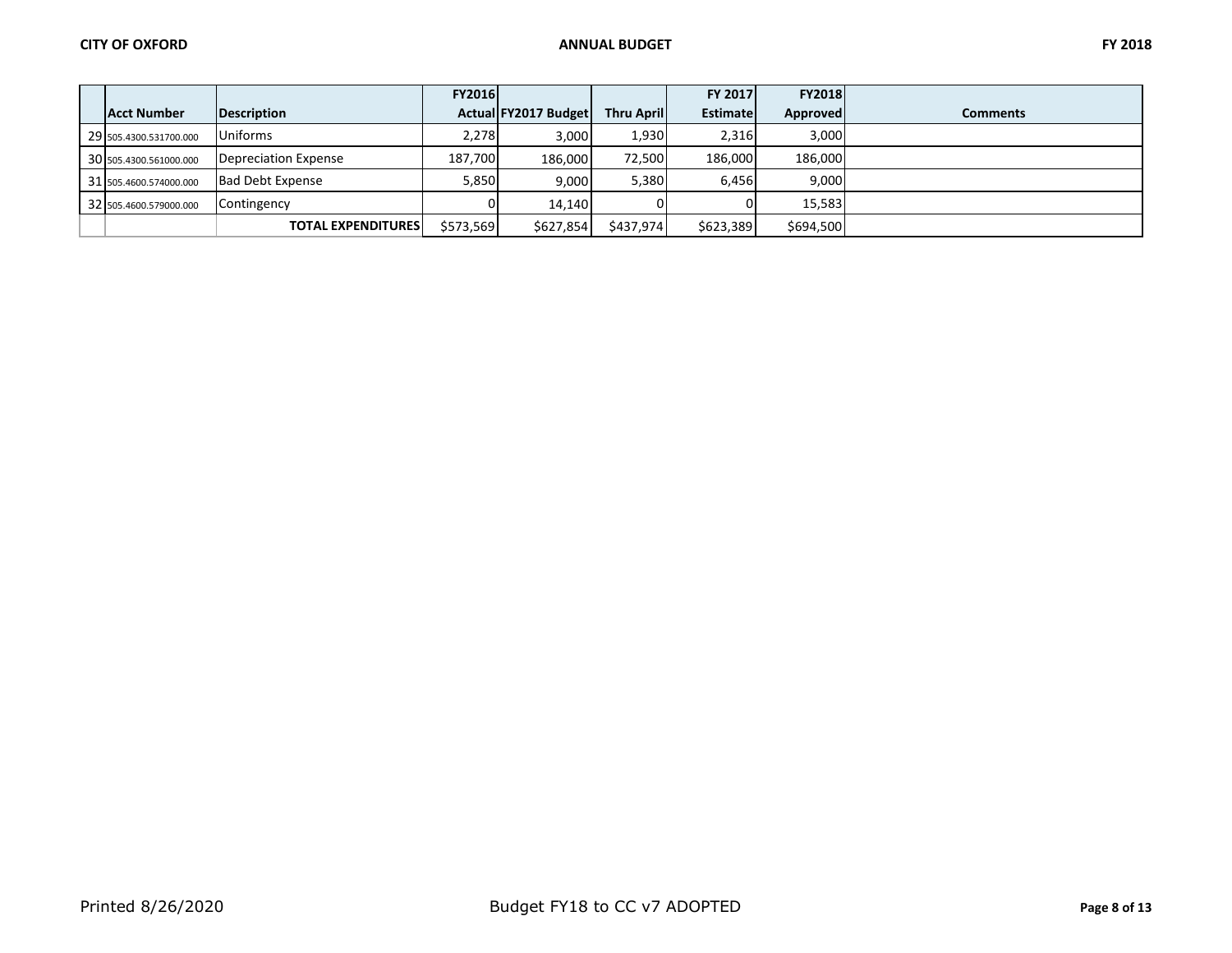|    |                                     |                                    | FY2016      |                         |                   | FY 2017         | FY2018      |                                                   |
|----|-------------------------------------|------------------------------------|-------------|-------------------------|-------------------|-----------------|-------------|---------------------------------------------------|
|    | <b>Acct Number</b>                  | <b>Description</b>                 |             | Actual FY2017 Budget    | <b>Thru April</b> | <b>Estimate</b> | Approved    | <b>Comments</b>                                   |
|    | <b>ELECTRIC FUND - REVENUES</b>     |                                    |             |                         |                   |                 |             |                                                   |
|    | 510.0000.344310.000                 | <b>Electric Sales</b>              | 2,169,793   | 2,146,970               | 1,861,113         | 2,233,336       |             | 2,217,828 ECG estimate.                           |
|    | 510.0000.344311.000                 | Penalties After the 15th           | 101,940     | 105,000                 | 105,266           | 126,319         | 105,000     |                                                   |
|    | 3 510.0000.344312.000               | Service Charges                    | 8,050       | 7,000                   | 4,500             | 5,400           | 7,000       |                                                   |
|    | 4 510.0000.361000.000               | <b>Interest Revenue</b>            | 79          | 150                     |                   |                 | 150         |                                                   |
|    | 5 510.0000.361001.000               | <b>Municipal Competitive Trust</b> | 5,209       | 202,217                 | 283               | 340             | 170,921     |                                                   |
|    | 6 510.0000.381000.000               | Other Rebates-Off System Sales     | 69,647      | 63,000                  | 1,761             | 98,442          | 63,000      |                                                   |
|    |                                     | <b>TOTAL REVENUES</b>              | \$2,354,718 | \$2,524,337 \$1,972,923 |                   | \$2,463,836     | \$2,563,899 |                                                   |
|    | <b>ELECTRIC FUND - EXPENDITURES</b> |                                    |             |                         |                   |                 |             |                                                   |
|    | 7 510.4600.511110.000               | Regular Employees                  | 107,529     | 98,391                  | 86,452            | 103,742         |             | 109,833 allocating 1/3 of meter reader/equip oper |
|    | 8 510.4600.511300.000               | Overtime                           | 3,836       | 5,000                   | 3,043             | 3,652           | 5,000       |                                                   |
|    | 9 510.4600.512100.000               | Employee Insurance                 | 19,283      | 17,053                  | 15,569            | 18,683          | 21,064      |                                                   |
|    | 10 510.4600.512200.000              | Social Security (FICA)             | 8,502       | 7,909                   | 6,846             | 8,215           | 8,785       |                                                   |
|    | 11 510.4600.512400.000              | Retirement Plan Expense            | 39,205      | 35,706                  | 30,028            | 36,034          | 34,594      |                                                   |
|    | 12 510.4600.512450.000              | Retirement Cont. (DC) 401          | 270         | $\Omega$                | 62                | 74              | 515         |                                                   |
|    | 13 510.4600.512700.000              | Workers' Comp Insurance            | 1,741       | 1,741                   | 1,671             | 2,005           | 1,741       |                                                   |
|    |                                     |                                    |             |                         |                   |                 |             | ECG fees need to be shown separate from power     |
|    |                                     |                                    |             |                         |                   |                 |             | costs. Adjusted estimate after ECG meeting -      |
|    | 14 510.4600.521200.000              | Professional                       | 0           | $\overline{0}$          | 38,260            | 42,011          |             | 59,595 March 27.                                  |
|    | 15 510.4600.522200.000              | Veh & Equip Repairs & Maint        | 6,537       | 6,200                   | 5,625             | 6,750           | 6,200       |                                                   |
|    | 16 510.4600.522201.000              | Power line Tree Trimming           | 22,191      | 25,000                  | 4,552             | 5,462           | 25,000      |                                                   |
|    | 17 510.4600.523100.000              | Liability Insurance                | 11,487      | 9,000                   | 8,048             | 8,048           |             | 9,000 annual bill in April.                       |
|    | 18 510.4600.523200.000              | Telephone-Postage                  | 7,455       | 8,000                   | 6,207             | 7,448           | 8,000       |                                                   |
| 19 |                                     | Dues & Fees                        |             |                         | 482               | 300             |             | 250 Fees for online bill paying.                  |
|    | 20 510.4600.523700.000              | <b>Linemen Training</b>            | 1,569       | 6,000                   | 5,961             | 7,153           |             | 8,000 J. Benton's apprenticeship program.         |
| 21 | 510.4600.531100.000                 | Supplies & Materials               | 17,570      | 16,000                  | 8,555             | 10,266          | 16,000      |                                                   |
|    | 22 510.4600.531200.000              | Energy/Utilities                   | 6,288       | 7,500                   | 5,228             | 6,274           | 7,000       |                                                   |
|    | 23 510.4600.531270.000              | Gasoline/Diesel                    | 4,433       | 5,000                   | 4,792             | 5,750           |             | 6,000 Cost of fuel increased                      |
|    | 24 510.4600.531530.000              | <b>Electricity Purchased</b>       | 1,535,366   | 1,525,257               | 1,156,590         | 1,387,908       |             | 1,473,202 ECG estimate.                           |
|    | 25 510.4600.531600.000              | Small Equipment Under \$5,000      | 1,178       | 2,500                   | 1,858             | 2,230           | 2,500       |                                                   |
|    | 26 510.4600.531700.000              | Uniforms                           | 4,247       | 3,500                   | 3,514             | 4,217           | 4,200       |                                                   |
|    | 27 510.4600.541004.000              | <b>Street Lights</b>               |             | 2,500                   |                   | ŋ               | 2,500       |                                                   |
|    | 28 510.4600.561003.000              | Depreciation                       | 89,475      | 87,000                  | 72,500            | 87,000          | 87,000      |                                                   |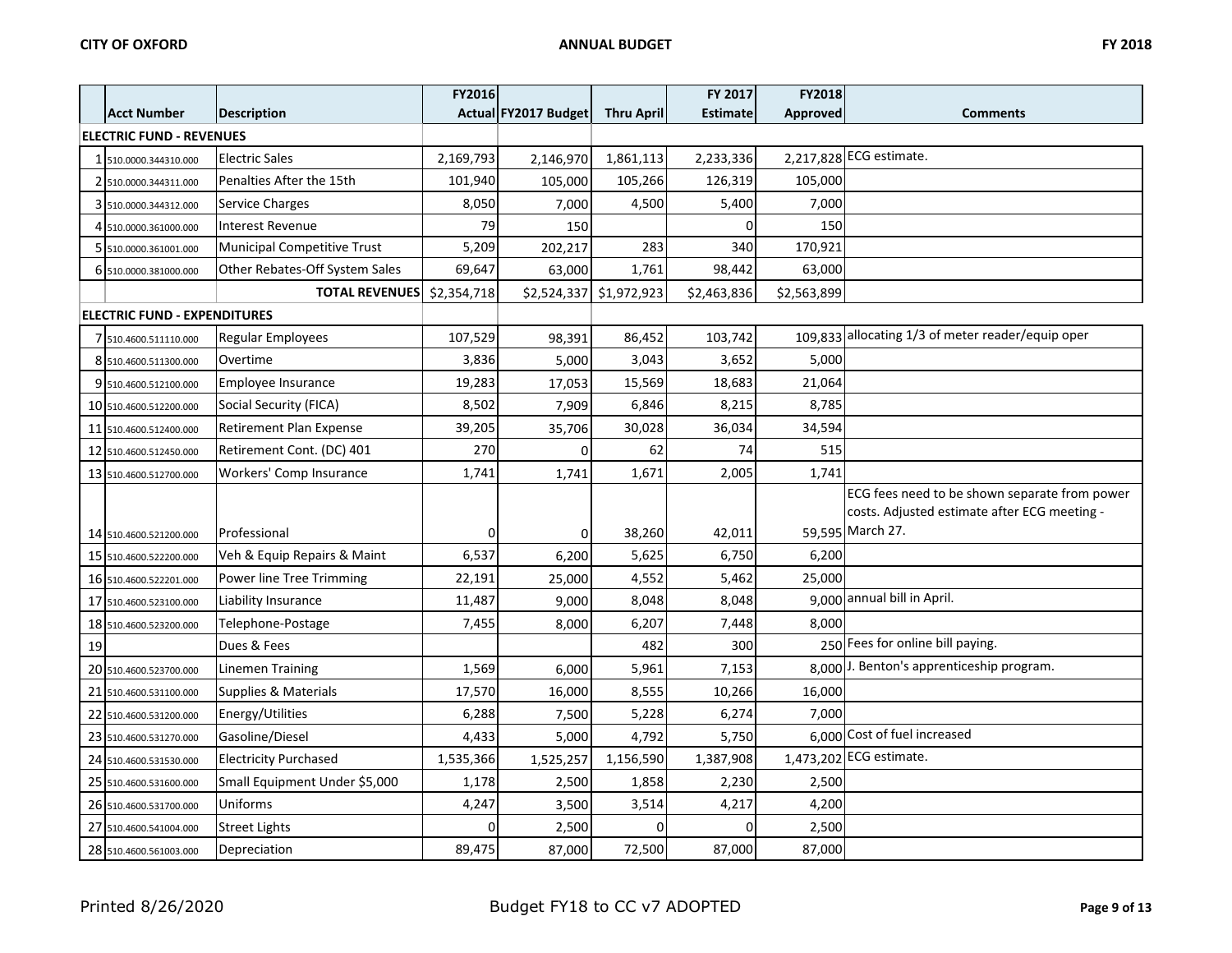|  | г |
|--|---|
|--|---|

|                        |                                | <b>FY2016</b> |                      |                           | <b>FY 2017</b> | <b>FY2018</b>   |                 |
|------------------------|--------------------------------|---------------|----------------------|---------------------------|----------------|-----------------|-----------------|
| Acct Number            | <b>IDescription</b>            |               | Actual FY2017 Budget | <b>Thru Aprill</b>        | Estimatel      | <b>Approved</b> | <b>Comments</b> |
| 29 510.4600.574000.000 | <b>Bad Debt Expense</b>        | 11,688        | 8.000                | 13.834                    | 16,601         | 28,500          |                 |
| 30 510.4600.579000.000 | Contingency                    |               | 34.863               |                           |                | 8.499           |                 |
|                        | TOTAL EXPENDITURES \$1,899,850 |               |                      | $$1,912,120$ $$1,479,677$ | \$1.769.823    | \$1,932,978     |                 |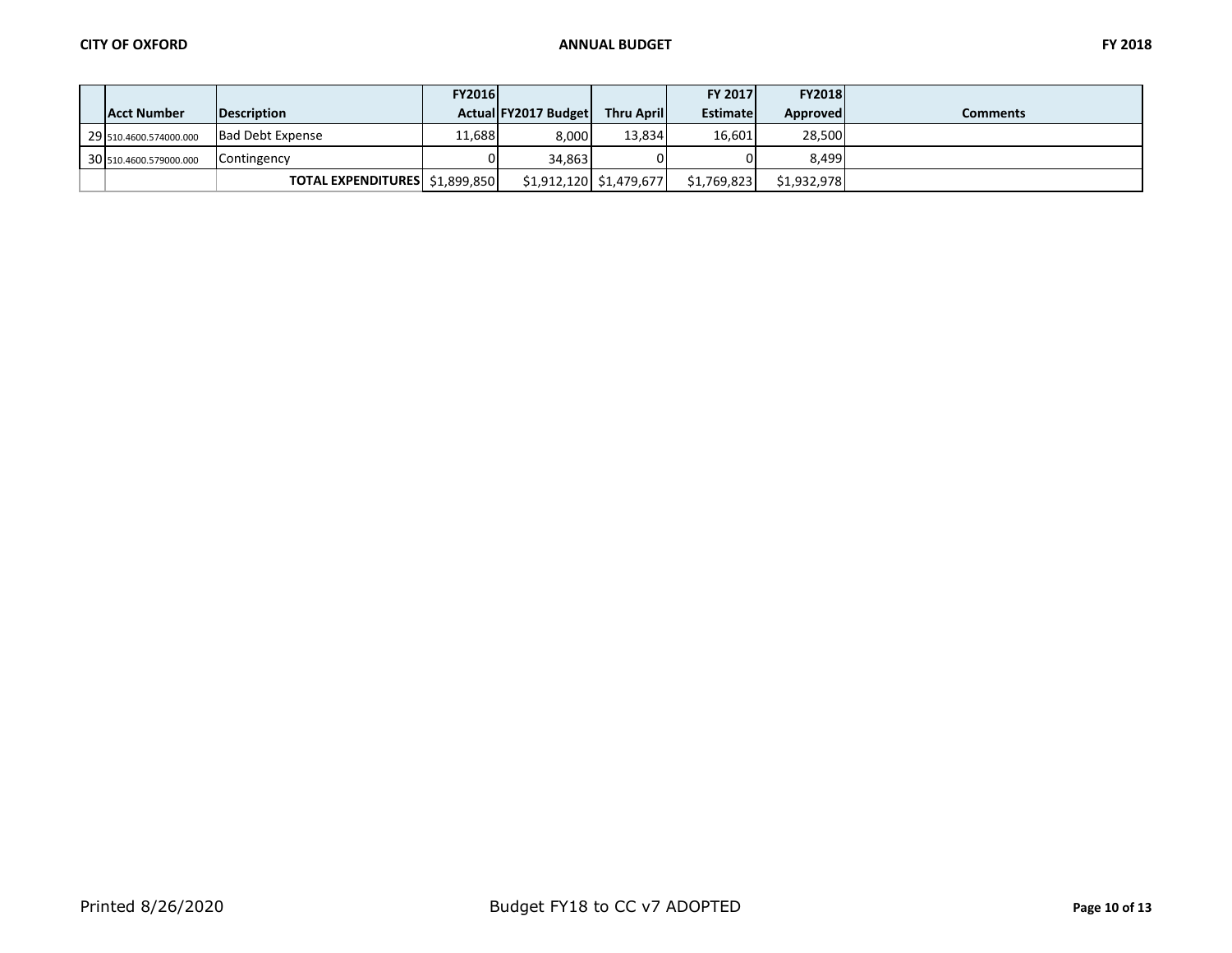|                                       |                                  | <b>FY2016</b> |                      |                   | FY 2017         | <b>FY2018</b>   |                                  |
|---------------------------------------|----------------------------------|---------------|----------------------|-------------------|-----------------|-----------------|----------------------------------|
| <b>Acct Number</b>                    | <b>Description</b>               |               | Actual FY2017 Budget | <b>Thru April</b> | <b>Estimate</b> | <b>Approved</b> | <b>Comments</b>                  |
| <b>SANITATION FUND - REVENUES</b>     |                                  |               |                      |                   |                 |                 |                                  |
| 540.0000.344110.000                   | <b>Refuse Collection Charges</b> | 146,751       | 147,165              | 122,412           | 146,894         | 147,000         |                                  |
| 2 540.0000.344130.000                 | Sale of Recycled Materials       | 24            | 50                   | 358               | 400             | 200             |                                  |
|                                       | <b>TOTAL REVENUES</b>            | \$146,775     | \$147,215            | \$122,770         | \$147,294       | \$147,200       |                                  |
|                                       |                                  |               |                      |                   |                 |                 |                                  |
| <b>SANITATION FUND - EXPENDITURES</b> |                                  |               |                      |                   |                 |                 |                                  |
| 3 540.4300.522111.000                 | College Walk Dumpster Fees       | 6,650         | 6,700                | 5,542             | 6,700           | 6,700           |                                  |
| 4 540.4300.523581.000                 | Contracted Garbage Pickup        | 67,522        | 67,500               | 56,361            | 67,633          | 67,500          |                                  |
|                                       | Dues & Fees                      |               |                      | 132               | 100             |                 | 100 Fees for online bill paying. |
| 6 540.4600.574000.000                 | <b>Bad Debt Expense</b>          | 1,301         | 1,500                | 647               | 647             | 800             |                                  |
| 7 540.4300.579000.000                 | Contingency                      |               | 1,515                |                   |                 | 2,100           |                                  |
|                                       | <b>TOTAL EXPENDITURES</b>        | \$75,473      | \$77,215             | \$62,682          | \$75,080        | \$77,200        |                                  |

## **Sanitation Expenses carried in Streets Department & General Government**

| Regular Employee incl fringe |  |  | 29,777    |
|------------------------------|--|--|-----------|
| Workers' Comp Insurance      |  |  | 1,964     |
| Landfill Fees                |  |  | 3,000     |
| <b>Vehicle Repairs</b>       |  |  | 1,500     |
| Vehicle Insurance            |  |  | 2,069     |
| Contract Labor               |  |  | 16,673    |
| Gasoline                     |  |  | 2,193     |
| Uniforms                     |  |  | 1,560     |
| Liability Insurance          |  |  | 2,500     |
| <b>SUBTOTAL</b>              |  |  | \$61,236  |
| <b>TOTAL EXPENDITURES</b>    |  |  | \$138,436 |
| <b>Balance</b>               |  |  | \$8,764   |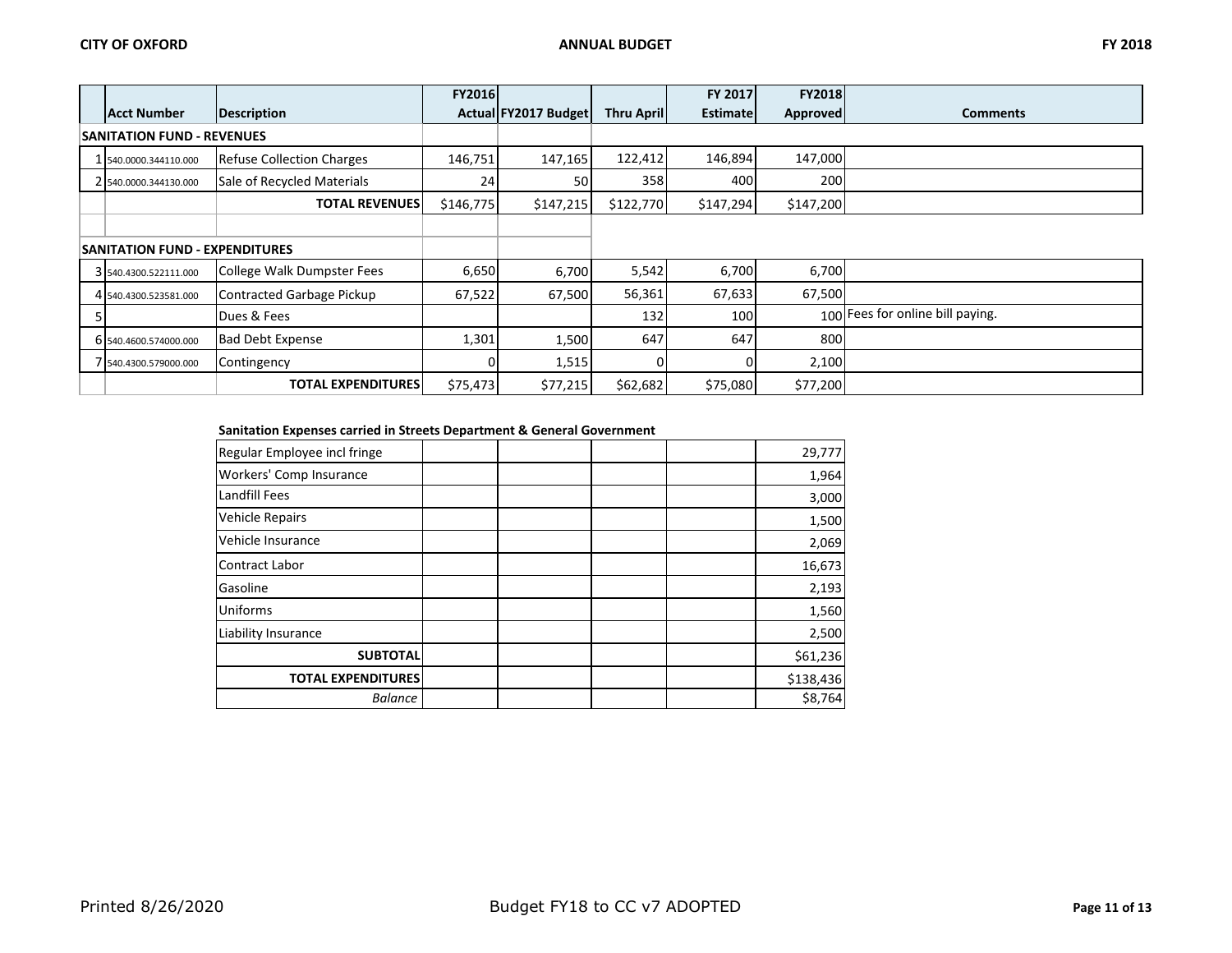|                     |                                     | FY2016     |                      |                   | FY 2017         | FY2018          |  |
|---------------------|-------------------------------------|------------|----------------------|-------------------|-----------------|-----------------|--|
| <b>Acct Number</b>  | <b>Description</b>                  |            | Actual FY2017 Budget | <b>Thru April</b> | <b>Estimate</b> | <b>Approved</b> |  |
|                     | <b>General Fund</b>                 |            |                      |                   |                 |                 |  |
|                     | <b>Revenues</b>                     | 821,886    | 838,115              | 734,711           | 815,026         | 836,045         |  |
| 100.0000.391505.000 | Transfers from W&S                  |            | 100,000              |                   |                 | 10,000          |  |
| 100.0000.391510.000 | <b>Transfers from Electric</b>      |            | 250,000              |                   |                 | 400,000         |  |
| 100.0000.391540.000 | <b>Transfers from Sanitation</b>    |            | 70,000               |                   |                 | 70,000          |  |
|                     | Transfers prior year's fund balance |            | 50,000               |                   |                 |                 |  |
|                     | <b>General Fund Revenues</b>        | 821,886    | 1,308,115            | 734,711           | 815,026         | 1,316,045       |  |
|                     | <b>Expenditures</b>                 |            |                      |                   |                 |                 |  |
|                     | City Council                        | 49,460     | 50,663               | 44,123            | 50,748          | 52,563          |  |
|                     | <b>General Government</b>           | 598,319    | 646,189              | 482,165           | 570,822         | 659,443         |  |
|                     | Court                               | 11,342     | 12,300               | 7,217             | 11,540          | 13,250          |  |
|                     | Police Department                   | 318,082    | 323,721              | 267,966           | 311,480         | 354,941         |  |
|                     | <b>Street Department</b>            | 181,122    | 217,227              | 157,849           | 188,719         | 220,848         |  |
|                     | Cemetery                            | 10,000     | 10,000               | 5,000             | 5,000           | 15,000          |  |
| 100.9000.611011.000 | <b>Transfers to Capital Fund</b>    |            | 50,215               |                   |                 |                 |  |
|                     | <b>General Fund Expenditures</b>    | 1,168,325  | 1,310,315            | 964,320           | 1,138,308       | 1,316,045       |  |
|                     | <b>General Fund BALANCE</b>         | $-346,439$ | $-2,200$             | $-229,609$        | $-323,281$      | $\Omega$        |  |
|                     |                                     |            |                      |                   |                 |                 |  |
|                     | <b>Water &amp; Sewer Fund</b>       |            |                      |                   |                 |                 |  |
|                     | <b>Revenues</b>                     | 777,501    | 727,854              | 706,056           | 809,243         | 804,500         |  |
|                     | <b>Expenditures</b>                 | 573,569    | 627,854              | 437,974           | 623,389         | 694,500         |  |
| 505.9000.611003.000 | Transfers to G/F                    |            | 100,000              |                   |                 | 10,000          |  |
| 505.9000.611350.000 | Transfers to Capital Fund           |            | $\Omega$             |                   |                 | 100,000         |  |
|                     | W & S Fund Expenditures             | 573,569    | 727,854              | 437,974           | 623,389         | 804,500         |  |
|                     | W & S Fund BALANCE                  | 203,932    | $\Omega$             | 268,082           | 185,854         | $\Omega$        |  |
|                     |                                     |            |                      |                   |                 |                 |  |
|                     | <b>Electric Fund</b>                |            |                      |                   |                 |                 |  |
|                     | <b>Revenues</b>                     | 2,354,718  | 2,524,337            | 1,972,923         | 2,463,836       | 2,563,899       |  |
|                     | <b>Expenditures</b>                 | 1,899,850  | 1,912,120            | 1,479,677         | 1,769,823       | 1,932,978       |  |
| 510.9000.611002.000 | Transfers to G/F                    |            | 250,000              |                   |                 | 400,000         |  |
| 510.9000.611350.000 | Transfers to Capital Fund           |            | 160,000              |                   |                 | 60,000          |  |
| 510.9000.611351.000 | Comp Trust transfer to Capital      |            | 202,217              |                   |                 | 170,921         |  |
|                     | <b>Electric Fund Expenditures</b>   | 1,899,850  | 2,524,337            | 1,479,677         | 1,769,823       | 2,563,899       |  |
|                     | <b>Electric Fund BALANCE</b>        | 454,868    | 0                    | 493,246           | 694,013         | $\Omega$        |  |
|                     |                                     |            |                      |                   |                 |                 |  |